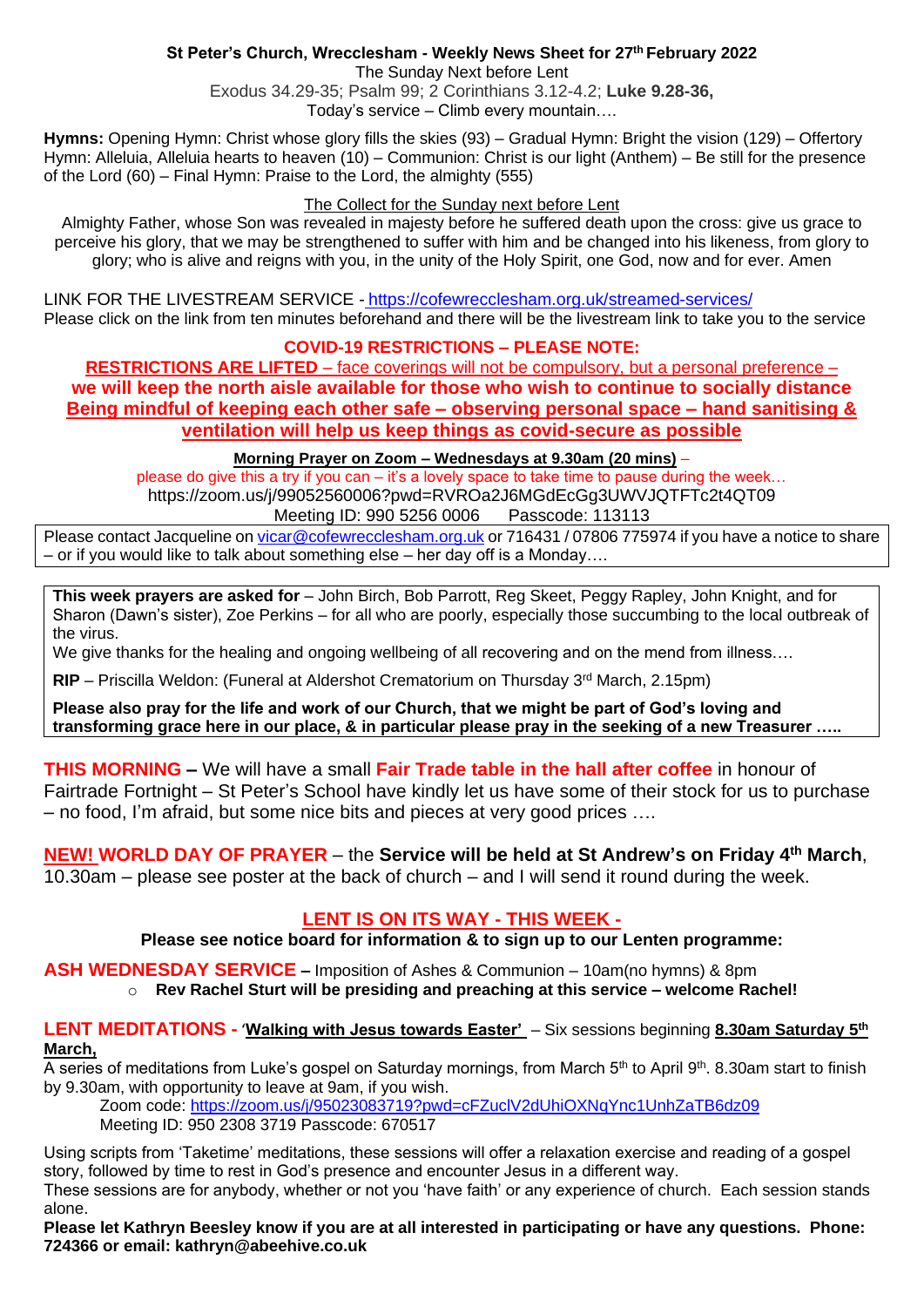**LENT COURSE** – **Daring to see God now** – a five-week course beginning 8pm Thurs 10<sup>th</sup> March – see attached and the poster at church …

LENT LUNCHES - 12.30 - 1.30pm - Wed 9<sup>th</sup> March - Wed 23<sup>rd</sup> March - Thurs 7<sup>th</sup> April please sign up if you **can!** (If anyone would kindly like to help with soup-making/serving/prepping etc please let Jacqueline know… ☺

**EASTER TRAIL** – we will be preparing our Easter Trail that we created last year for those new to the area

**NEW! CHOIR / SINGING GROUP** - **Tim and David** would like to ask if there is anyone who would like to be part of a **choir**, particularly for the 2<sup>nd</sup> and 4<sup>th</sup> Parish Communions – and/or a group of **informal singers** – for the 1st and 3rd Sundays, i.e. singing one or two new songs before the service for example… **Please see Tim or David If you are interested to know more – it will be lovely to revive some of our choral tradition and begin something new…** ☺

**NEW! HYMNS – you can choose! –** If you have a hymn that you would particularly like to sing to acknowledge an anniversary or just because you like it, please let Jacqueline know and we can make it happen!  $\circledcirc$ 

**NEW! FRIENDS OF ST PETER'S** – We are seriously hoping to form a 'Friends of St Peter's' that will hopefully attract supporters - people who love their parish church but who might not necessarily want to worship – but would like to see the fabric of the building and the sustainability of its presence in Wrecclesham flourish for the future.

If you are interested in helping to get this off the ground please have a word with Jacqueline to talk further. In the meantime, please pray into this idea that we be shown how God might be directing us to enter into this venture for the good of make things happen….

## **NEW! - CALLING PEOPLE TO JOIN THE SMALL GROUPS WHO MEET TO PREP/PLAN/KEEP AN EYE ON THE VARIOUS THINGS THAT HELP MAKE ST PETER'S TICK OVER:**

**Fabric and Finance Group – Events & Fundraising Group – Worship & Spirituality Group** Please speak to Rob or Jacqueline if you would like to chat about offering some time and talent for St Peter's in the name of the Lord!  $\odot$ 

**A CALL FOR PCC MEMBERS, PLEASE! –** we will be thin on the ground of PCC members at the next APCM – please do think about coming on board with this – we meet every two months to think about the business and spiritual side of the church because actually – there is no separation, we can't do one without the other – **Please do pray about this and see if you might be able serve in this way.** Please see Jacqueline or Rob or any of the current PCC members if you would like to know more….

**PRESENTATION BY MOIRA – 'I will be giving a presentation** on Boundstone in the 1960's to the Wrecclesham History Group on the 9th April in St Peter's Church beginning at about 10.30 am. The visuals will be done by Roy Waight with me doing the commentary. Guests will be welcome. This will be based on the booklet of the same title. Warm wishes, Moira Davies.'

**Calling all budding article-writers – for the Parish Magazine! –** Roger and the team are doing a stirling job keeping the magazine published and delivered – thank you team magazine! However in order to keep articles interesting it would be good to have **some offers of articles which could be anything at all** – from holiday memories – hobby interests – favourite book reviews – poems – anything at all! **Please be bold and share with us snippets of interest that will interest us all!** ☺ **If you can take part please let Jacqueline know** – [vicar@cofewrecclesham.org.uk](mailto:vicar@cofewrecclesham.org.uk) – Tel: 716431 - and you can liaise about which month you would like to choose.

**BAPTISM AND/OR CONFIRMATION: Affirming our faith – all ages:** if you would like to consider affirming your journey of faith through Baptism and/or Confirmation, then please come and speak to Jacqueline about preparing for this very special occasion – it will be lovely to share the journey with you....  $\odot$  (07806 775974 / 01252 716431 – [vicar@cofewrecclesham.org.uk](mailto:vicar@cofewrecclesham.org.uk) )

**Living in Love and Faith – Another chance to try this thought-provoking course** - Began Thursday 3rd February at 8pm **–** this might not be something you would usually take part in but I really heartily recommend coming along…

Please email Naomi [\(nrparkintyrie@gmail.com\)](mailto:nrparkintyrie@gmail.com) to sign up for the course, or if you'd like more information. You can also visit the LLF Learning Hub [\(https://llf.churchofengland.org/\)](https://llf.churchofengland.org/) for some fantastic resources – including podcasts, film clips, and reading suggestions.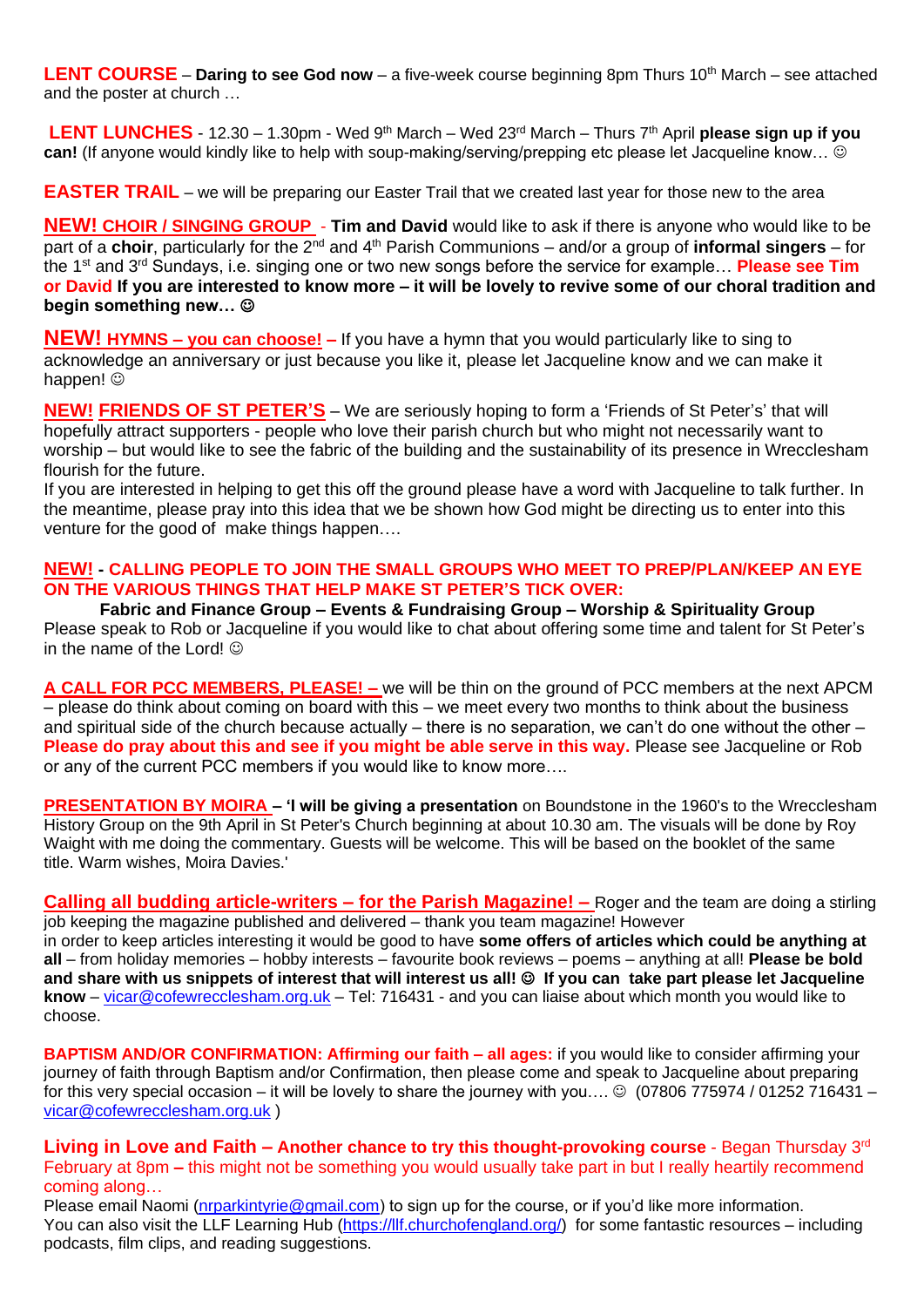# **Thank you**

- Thank you to everyone who made this week's services run smoothly and to our servers, stewards, readers and intercessors – and musicians who give their time and efforts into make our services run well and reverently – we are blessed….
- Sally for coordinating and leading the Steward's meeting last week and for helping to maintain a high standard of health and safety in all areas with meticulous record-keeping and awareness of legal requirements – thank you, Sally!
- To the Fabric and Finance group Jonathan, Philip, Gerald (Chair), Rob (Co-chair), Steven, Sally and Pat for committing time and talent to keeping on top of the building and finance business side of our churchlife – **and especially thank you to Pat Lapworth for ten faithful years as Treasurer and member of the Fab and Fin –** but who is now passing on the baton and wending her way towards a well-deserved rest!
- Thank you to Rob for being such a pro-active churchwarden and responding to this and that with commitment and good grace – and sometimes at very short notice! You're much appreciated, Rob! ©
- To Chris and the flower team for our beautiful flowers and we make the most of them this week as next week will be the First Sunday of Lent and the last of the flowers until our Easter Day celebrations...

## **Lion's Project Wenceslas fighting fuel poverty**

On the 25<sup>th</sup> Nov the Lions are launching their initiative encouraging people to share their winter fuel allowance with those who need extra funds. With the rise in fuel prices, donating this year is more important than ever. The money goes straight to utility companies and allows fuel cards to be topped up; there is no limit on the relief as well. If you know anyone in need, please refer them to the Lions, a referral can come from any organisation. Attached is the application form for referring someone. For detail[shttps://www.lionsgiving.co.uk/Appeal/farnhamwenceslas](https://www.lionsgiving.co.uk/Appeal/farnhamwenceslas)

**COLLECTING BOX FOR USED STAMPS –** The box is at the back of the Church in aid of the RNIB and Wendy will send them of in the New Year – thank you, Wendy!

**WRECCLESHAM OVER 60'S –** On 2nd and 4th Tuesdays of each month @ 1.30pm – a lovely group meet at the Leverton Hall – please pick up a leaflet for information….

REMINDER – A short version of **Daily Prayer is available on the Church of England Website and as an App.** <https://www.churchofengland.org/prayer-and-worship/join-us-service-daily-prayer> [Download Time To Pray app](https://www.chpublishing.co.uk/apps/time-to-pray)  [Access the text online](https://www.churchofengland.org/prayer-and-worship/join-us-in-daily-prayer/prayer-during-day-contemporary-Saturday-30-January-2021)

## **Farnham Foodbank** – THE BASKET IS NOW LOCATED AT THE CHURCH!

- **Please only donate long-life goods – fresh and perishable goods cannot be accepted –** thank you for all that you contribute
- Please continue to put donations in the basket at St Peter's, and Lizzy Hendry & Stephanie Robinson will kindly be taking the food to the Foodbank. **Jacqueline holds Foodbank vouchers** - please contact her if you or anyone you know would benefit.
- They urgently need **Cuppa Soup or sachet soups – tinned fruit in juice – peanut butter – milk powder (@6/2)**

St Peter's WhatsApp Group – a lovely way to share little bits and pieces of our daily lives and thoughts – Please be in touch with Jacqueline 07806 775974 or [vicar@cofewrecclesham.org.uk](mailto:vicar@cofewrecclesham.org.uk) who can pass your details to Naomi....

Schroder Trust - Funding is available from the Schroder Trust for Wrecclesham residents and organisations who are in need of assistance – please speak to Rob Durrant, Rev Jacqueline or Jack Crawford for further information and Farnham Town Council for the application form - [https://www.farnham.gov.uk/services/grants/the-isabella](https://www.farnham.gov.uk/services/grants/the-isabella-schroder-trust)[schroder-trust](https://www.farnham.gov.uk/services/grants/the-isabella-schroder-trust)

#### **Readings**

#### Reading: Exodus 34.29-35

<sup>29</sup>Moses came down from Mount Sinai. As he came down from the mountain with the two tablets of the covenant in his hand, Moses did not know that the skin of his face shone because he had been talking with God. 30When Aaron and all the Israelites saw Moses, the skin of his face was shining, and they were afraid to come near him. <sup>31</sup>But Moses called to them; and Aaron and all the leaders of the congregation returned to him, and Moses spoke with them. <sup>32</sup>Afterwards all the Israelites came near, and he gave them in commandment all that the LORD had spoken with him on Mount Sinai. 33When Moses had finished speaking with them, he put a veil on his face; 34but whenever Moses went in before the LORD to speak with him, he would take the veil off, until he came out; and when he came out, and told the Israelites what he had been commanded, <sup>35</sup>the Israelites would see the face of Moses, that the skin of his face was shining; and Moses would put the veil on his face again, until he went in to speak with him.

### Psalm 99

#### Second Reading; 2 Corinthians 3.12-4.2

 $12$ Since we have such a hope, we act with great boldness,  $13$ not like Moses, who put a veil over his face to keep the people of Israel from gazing at the end of the glory that was being set aside. <sup>14</sup>But their minds were hardened.